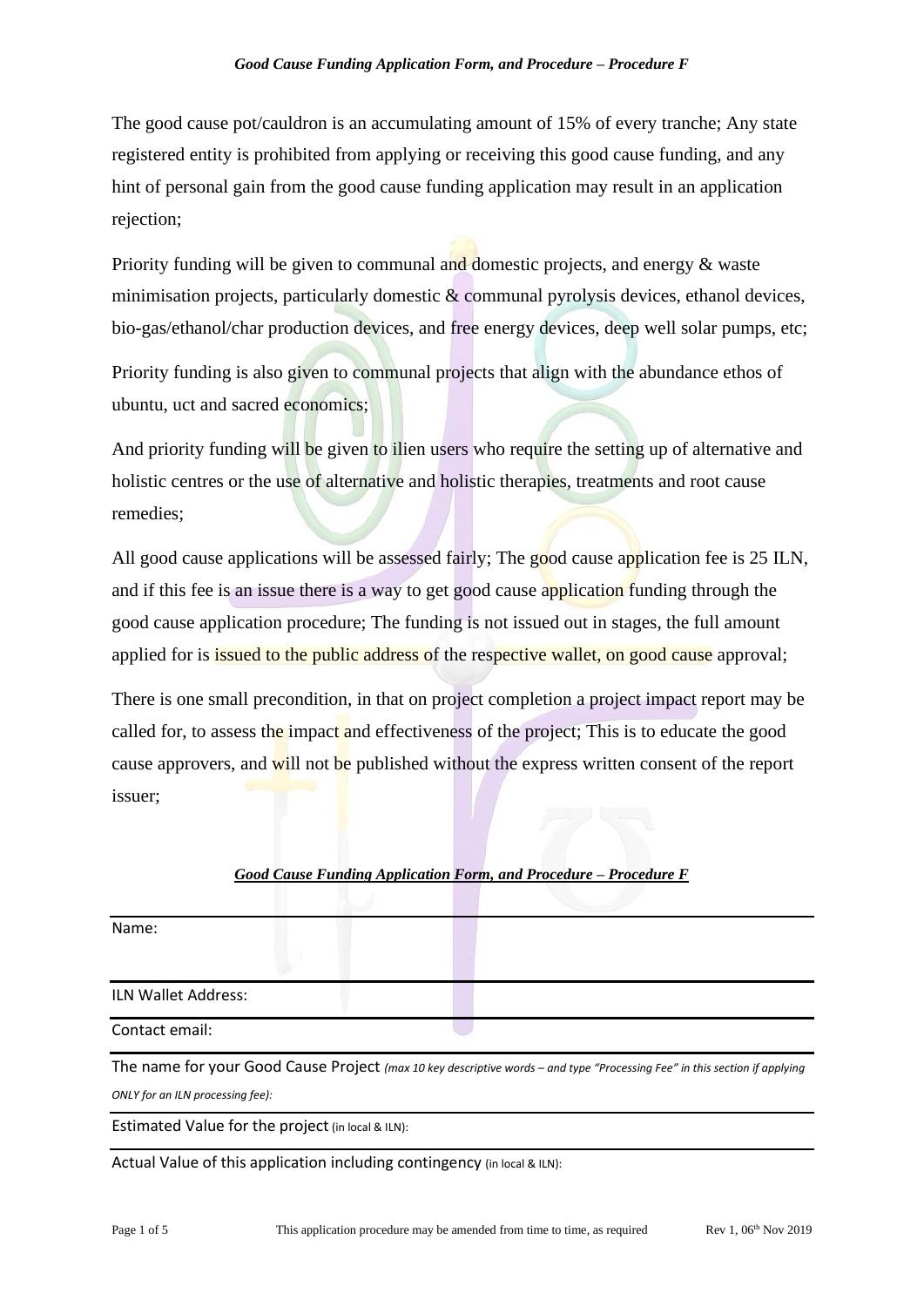## Timeline for project expenditure (months/years):

Project Funding Application Summary *(Please describe below in less than 1000 words: the project need, the project details and impact, and the project urgency):*

*I agree that I may be contacted by mail, on the content of this project support summary, during the project assessment phase, and that my non-response to simple queries, may cause this application to be rejected: Yes*  $\Box$ *; No*  $\Box$ *;* 

Please tick the following boxes that apply to this application for this good cause "project funding application", and note that any "trustee" based organisations such as any state executive, legislative and/or judicial, OR "licensed trustee" such as licensed charity OR registered/licensed nongovernmental organisations, will/shall automatically cause an application rejection;

1. This is a private community based OR a private family based good cause application:

Yes  $\Box$ ; No  $\Box$ ;

2. This good cause application is for one of the following organisations & note that by ticking "yes" to any box in this section 2, will automatically disqualify this application, and you agree that you forfeit your application fee:

| a. A State Institution or Organisation:                |  | Yes $\Box$ ; No $\Box$ ; |
|--------------------------------------------------------|--|--------------------------|
| b. Licenced or Registered Charity Status Organisation: |  | Yes $\Box$ ; No $\Box$ ; |
| c. Registered Non-Governmental Organisation:           |  | Yes $\Box$ ; No $\Box$ ; |
| d. A registered or licensed public body or trustee:    |  | Yes $\Box$ ; No $\Box$ ; |

3. Do you undertake to give an ilien community update, on completion of your good cause project, if or when requested by the ilien team:  $Y \in \square$ ; No  $\square$ ;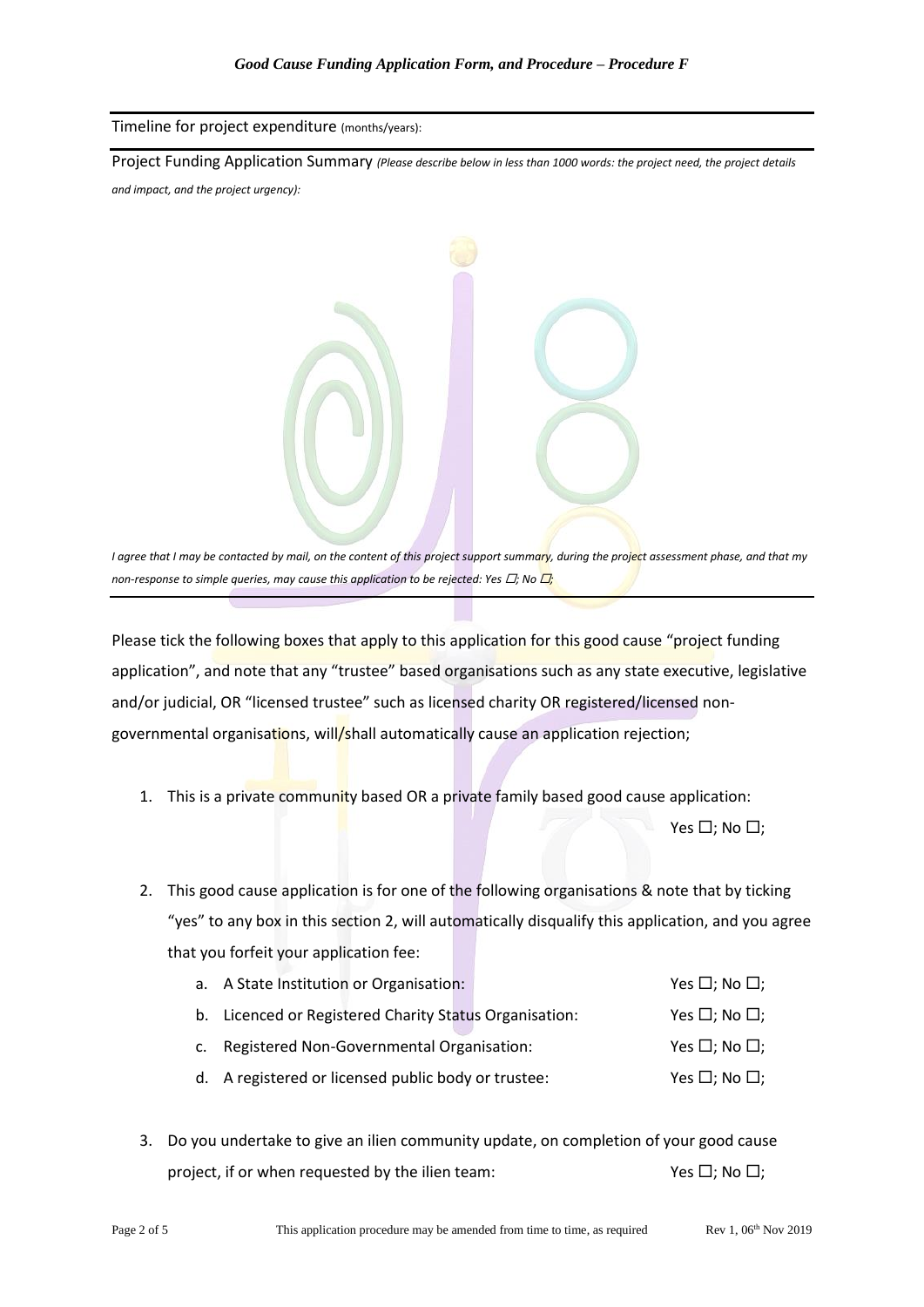- 4. Do you agree that your project value, can be included in the ongoing good cause pie chart, showing "available good cause value vs issued good cause values", as an ongoing information update on the website, for the ilien community:  $Y \in \Box$ ; No  $\Box$ ;
- 5. Do you agree to a simple background verification, to the bona fides of your good cause support application:  $Y$ es  $\Box$ ; No  $\Box$ ;
- 6. Do you agree that this good cause support application procedure is "closed" when the support value is issued, settled and receipted, OR when the good cause support application procedure is notified to you as "rejected":  $Y \in \Box$ ; No  $\Box$ ; No  $\Box$ ;
- 7. Do you agree that this good cause support application may be refused at the discretion of an ilien team, or the dedicated good cause master node function: Yes  $\Box$ ; No  $\Box$ ;
- 8. Do you agree that in the event of a good cause application refusal/rejection, that there is no right of appeal:  $Y \in \Box$ ; No  $\Box$ ;
- 9. Do you agree that if your application is approved, and that if the good cause master wallet shows insufficient value for distribution, as in funds stand unavailable, (see real time good cause pie charts on website), that there may be a delay in the issue of your project value, until such a time, as sufficient value has been added to the good cause master wallet by tranche and lien conversions:  $Yes \Box: No \Box$
- 10. This application is being used solely to gain an ILN processing fee, as I do not have local funds available to purchase the required ILN amount, to fund any ILN fee; No fee is required if you tick "yes" to this section, however please detail your circumstances in the summary section above;  $\mathsf{Yes} \square; \mathsf{No} \square;$

On receiving this good cause support application and the processing fee due, an auto email will be issued, titled "acknowledgement of good cause application", and the email will issue you a good cause application number (GCA No.);

When this good cause support application has been assessed, you will be informed by email from the ilien team, that the application has been successful, or not;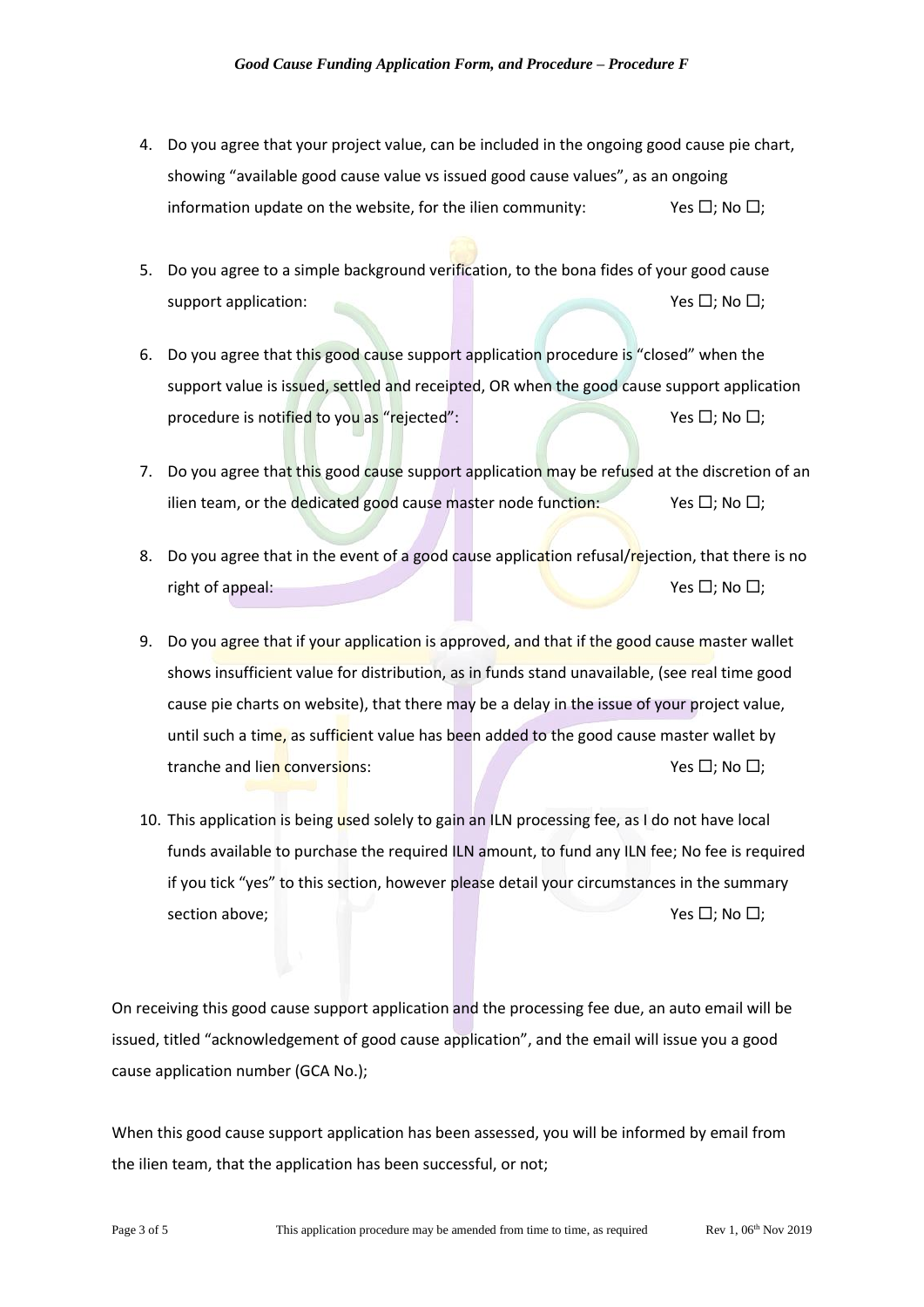Successful applications will be given a Good Cause Funding number (GCF No.), and will be allocated the good cause value, for an estimated transfer date of the project amount, from the Master Good Cause wallet, to your wallet public address;

The following is noted for clarity:

- As the uptake by the ILN community to this good cause procedure is not currently measurable, patience may be required for the duration of the good cause funding assessment;
- ILN project value will be released on a monthly or bi-monthly basis and only when the good cause master wallet has available value;
- Maximum project values are at the discretion of the Ilien team;
- If your Good Cause is for Project Funding ONLY, an ILN application processing fee of 25 ILN is required with this application; Please fill in all sections of this form, and tick "no" in section 10;
- If the Good Cause is ONLY for an ILN application fee please fill in all sections of this form, and tick "yes" in section 10;
- Good Cause applications: for Project Funding or for ILN processing fees, will only be accepted by separate applications - all such duplicate applications will be rejected;